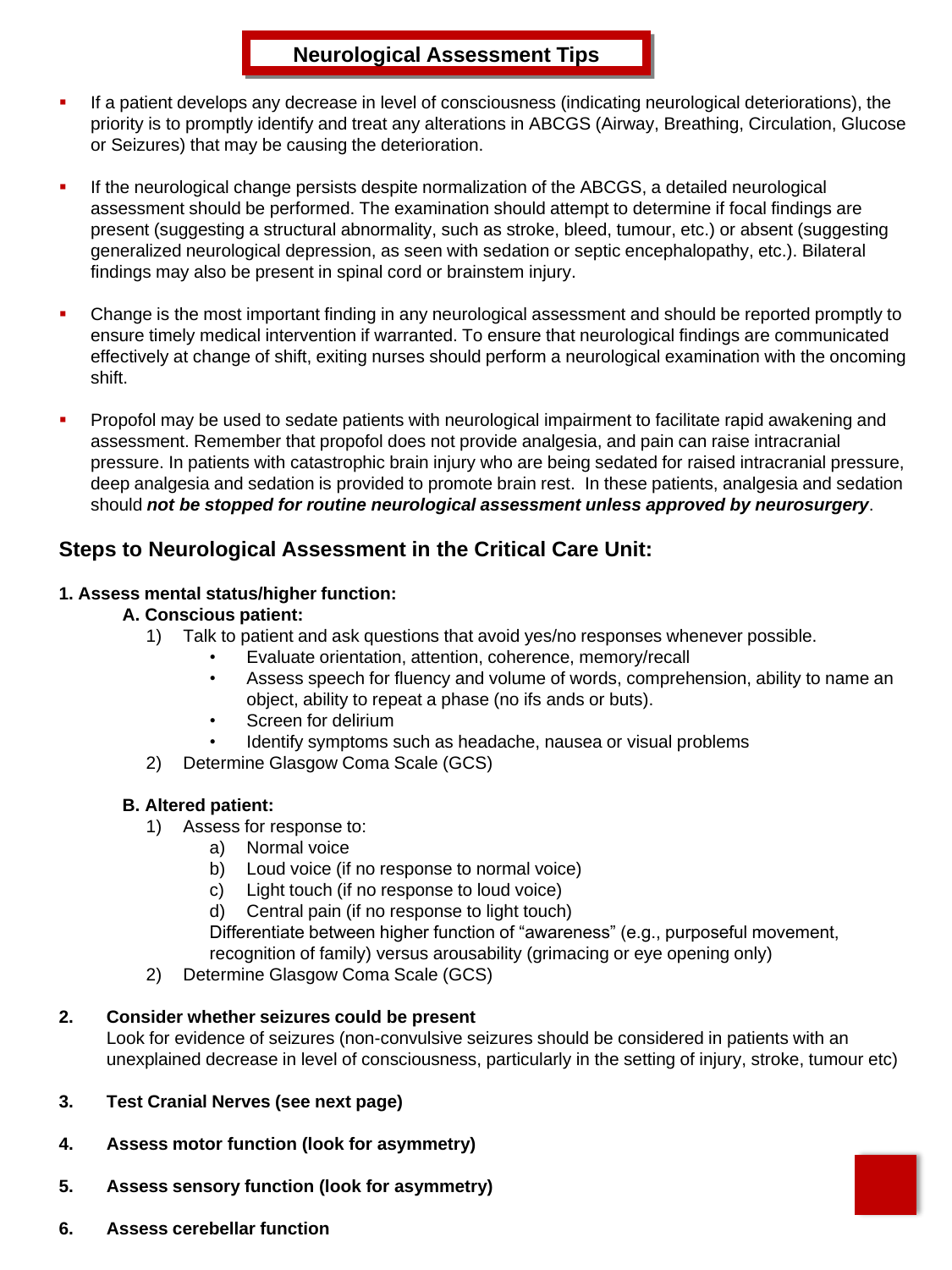## **CRANIAL NERVES:**

- The cranial nerves are arranged in pairs in descending order along the brainstem.
- There are 3 sensory (S) nerves (CN I, II and VIII), 5 motor (M) nerves (CN III, IV, VI, XI and XII) and 4 mixed motor and sensory (MS) nerves (CN V, VII, IX and X). CN IX (accessory is actually a spinal nerve that arises upward toward the brainstem.
- Cranial nerves control the same side of the body (ipsilateral response). For example, an expanding lesion that compresses on the R CN III would cause a loss of the R CN III function. This would mean that the right pupil would lose its ability to constrict to light (or become fixed and dilated). Exception: CN IV controls contralateral funtion (moves eye downward toward the nose).
- All cranial nerves can be tested in alert patients who are able to participate in the examination.
- Only some of the cranial nerves can be tested if the patient is unconscious. Pairs of cranial nerves can be tested by stimulating a sensory nerve and watching for an automatic motor nerve response. Light reflex is an example; light is carried toward the brain via CN II (optic, sensory nerve). This automatically causes reflex stimulation of both CN IIIs (oculomotor, motor), making both pupils constrict to light.
- When brainstem herniation syndromes occur, cranial nerve function can be lost in descending order (if the origin of the injury is above the tentorium and compression moving downward).
- CN I and II are located above the brainstem; CN III through XII are located along the brainstem.
- CN III is located at the level of the tentorium; sudden change in CN III function (decreased reactivity, droopy eye, dilated pupil) suggests herniation through the tentorium/top of brainstem.
- **EXECT** Asymmetrical loss of any CN function suggests unilateral compression
- Because of their arrangement along the brainstem, most brainstem reflex tests are tests of cranial nerve function.



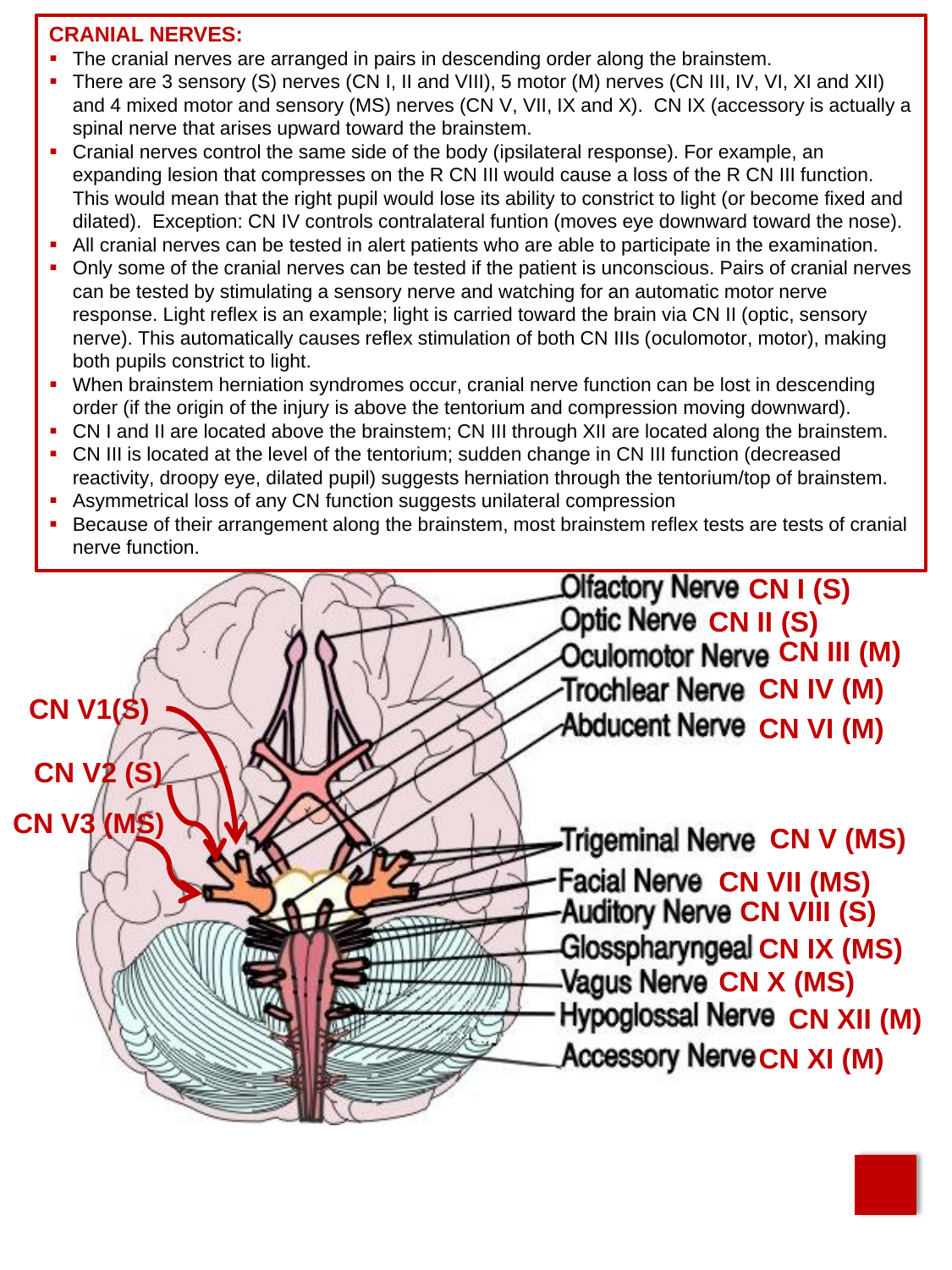| <b>CN</b>     | <b>Name</b>                             | <b>Main Function</b>                                                                                                                                                                                                                                                                     | <b>Testing in ICU</b><br>(assess symmetry)                                                                                                                                                                    |
|---------------|-----------------------------------------|------------------------------------------------------------------------------------------------------------------------------------------------------------------------------------------------------------------------------------------------------------------------------------------|---------------------------------------------------------------------------------------------------------------------------------------------------------------------------------------------------------------|
| L             | Olfactory (S)                           | Sense of smell<br>(may be injured with anterior basal skull #)                                                                                                                                                                                                                           | Block one nare and test ability to smell<br>equally from each nare (cloves, coffee)<br>Dysfunction causes food to lose its taste                                                                              |
| $\mathbf{II}$ | Optic (S)                               | Sense of sight<br>Each of the 4 quadrants of vision in each eye<br>(visual fields) take a unique pathway between<br>the retina and brain. One or more visual<br>fields can be lost due to damage to the retina,<br>a branch of the optic nerve or the occipital<br>lobe (visual cortex). | Recognition of objects or people.<br>$\bullet$<br>Eye chart, reading<br>If alert, ability to see objects in all 8 fields.<br>Light reflex tests CN II and III<br>Remember to test with glasses on             |
| III           | Oculomotor (M)                          | Pupil constriction<br>Eyelid opening<br>Eye movement (all directions except<br>those of CN IV and VI; CN III, IV and<br>VI tested together for eye movement)                                                                                                                             | Light reflex<br>Eye opening against resistance<br>Ability to follow an object upward,<br>horizontally toward nose, straight<br>down and downward/laterally                                                    |
| IV            | Trochlear (M)                           | Contralateral downward and nasal<br>rotation of eye.<br>Arises posteriorly. Crosses behind<br>brainstem and emerges anteriorly.<br>R CN IV is between L CN III and V.                                                                                                                    | Ability to look down toward nose.<br>The only CN that arises posteriorly<br>and controls contralateral function<br>Compression usually occurs after it<br>crosses causing ipsilateral findings.               |
| $\vee$        | Trigeminal (SM)                         | Primary Sensory: feeling to face in<br>three branches: V1(forehead, cornea,<br>nose), V2 (cheeks), V3 (jaw)<br>Motor: Chewing or mastication (V3)                                                                                                                                        | Sensory: assess each region with<br>tissue (light touch) and pin (pain).<br>Assess for symmetry.<br>Motor: ability to lift cheeks<br>Corneal reflex tests V1 branch of CN<br>V (sensation) and CN VII (blink) |
| VI            | Abducens (M)                            | Horizontal and lateral movement of<br>the eye                                                                                                                                                                                                                                            | Ability to follow an object in the<br>horizontal/temporal gaze                                                                                                                                                |
| VII           | Facial (M/S)                            | Primarily Motor: face movement,<br>eyelid closure, lacrimation, salivation<br>Sensation/taste to front 2/3 tongue                                                                                                                                                                        | Face symmetry for eye closure<br>against resistance, face movement<br>(smile, nasolabial fold, show teeth)<br>Loss of forehead wrinkle on paralyzed<br>side suggests CN VII dysfunction<br>versus stroke      |
| VIII          | Auditory or<br>vestibulocochlear<br>(S) | Hearing and balance (cochlear)<br>Vestibular system sends information<br>about head movement to pons; makes<br>CN III/VI move eyes together for<br>horizontal movement                                                                                                                   | Response to voice, tuning fork<br>Balance during mobilization<br>$\bullet$<br>Detailed testing by audiology post ICU<br>$\bullet$<br>discharge<br>Included in Doll's eyes/Cold Calorics                       |
| IX            | Glossopharyngeal<br>(MS)                | Sensation to back of tongue/tonsils<br>Parotid secretion<br>Stylopharyngeus muscle<br>$\bullet$                                                                                                                                                                                          | CN IX and X collectively tested by<br>$\bullet$<br>touching each side of the back of the<br>throat and observing for gag                                                                                      |
| X             | Vagal (MS)                              | Contraction larynx/pharynx<br>٠<br>Parasympathetic function all organs<br>except adrenal glands<br>Sensation pharynx, taste<br>$\bullet$                                                                                                                                                 | Barro/chemo receptors important for<br><b>BP</b> regulation<br>Cough reflex during suctioning                                                                                                                 |
| XI            | Accessory/<br>spinal (M)                | Shoulder shrug<br><b>Head rotation</b>                                                                                                                                                                                                                                                   | Ability to shrug or turn cheek against<br>resistance                                                                                                                                                          |
| XII           | Hypoglossal (M)                         | Tongue movement<br>$\bullet$                                                                                                                                                                                                                                                             | Ability to move tongue side to side                                                                                                                                                                           |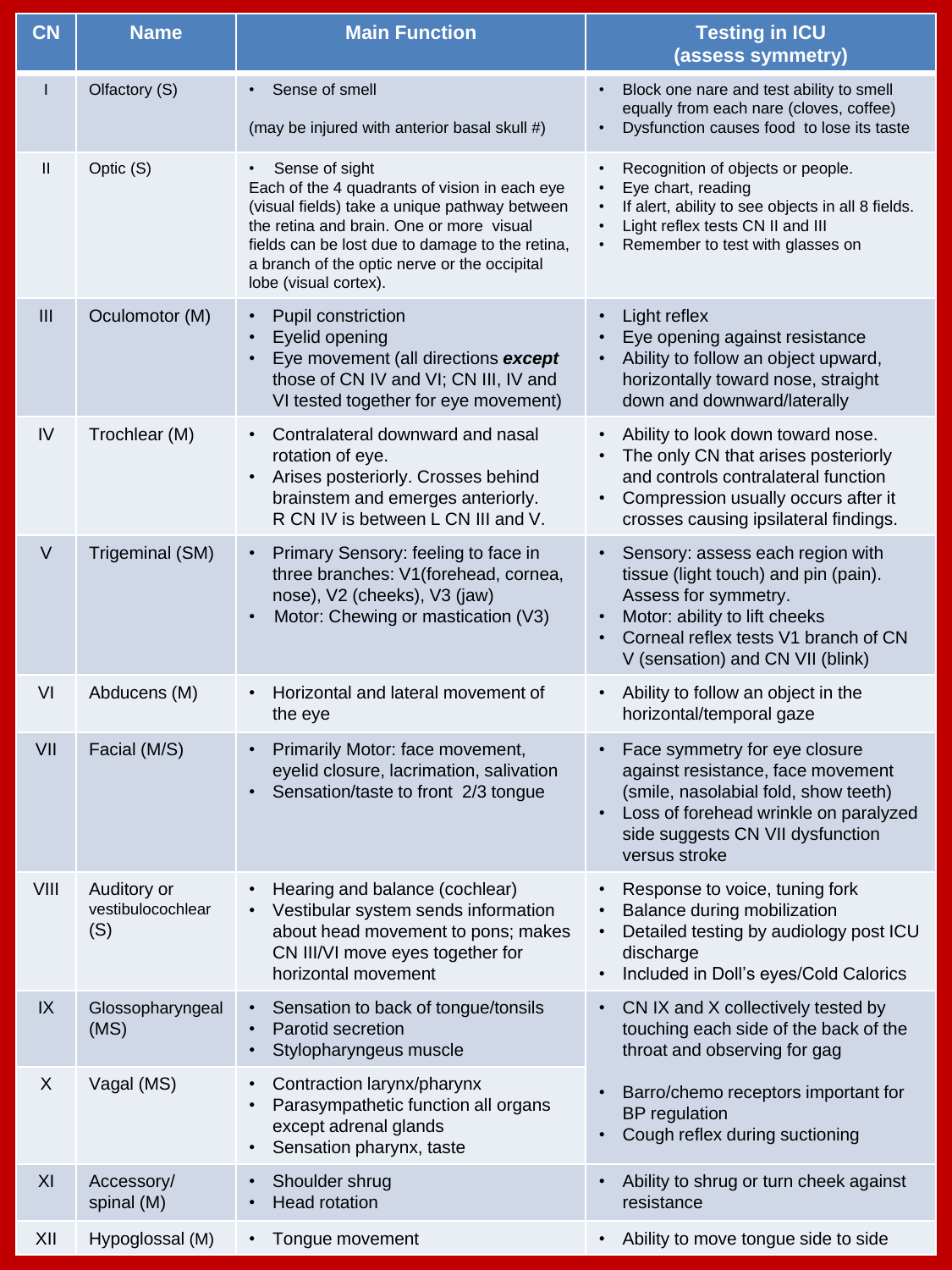# **Cranial Nerve Testing: Awake Patient**

## **1. Assess sense of smell (CN I [Olfactory]):**

Block each nare individually and test ability to smell a strong aroma such as cloves or coffee. Assess for symmetrical sensation (omitted in most critical care assessments)

## **2. Evaluate ability to see (CN II [Optic]):**

- **.** If patient wears glasses, test with glasses on.
- **EXECTS** Assess ability to identify objects or the number of digits held up by examiner. If unable to speak, have them mimic actions or number of digits. Does patient recognize family members?
- Observe response to visual stimulation from either side of bed; occipital lobe stroke causes loss of vision to the opposite visual field of one or both eyes (e.g., a left occipital lobe stroke can cause blindness to the right visual field of the right and/or left eye).
- Assess ability to read
- While looking ahead, ask patient to indicate when he/she can see a pen that is wiggled into each of the 8 visual fields shown. Deficits require follow-up for proper visual field assessment.

## **3. Light Reflex (CN II [Optic] and CN III [Oculomotor]):**

■ Conduct 4 point assessment: a) direct light response in L eye; b) direct light response in R eye; c) consensual response in L eye; and d) consensual response in R eye. Record pupil size when exposed to ambient room light. Hold both lids open to determine size/symmetry.

## **4. Eye Opening (CN III [Oculomotor]):**

- **EXECT** Ask patient to open eyes wide; observe for upward movement of lids.
- Look at the white portion of each eye. Ptosis (eyelid droop) may be present if there is less white showing on the affected side.

## **5. Eye Movement (EOM) (CN III [Oculomotor], IV [Trochlear] and VI [Abducens]):**

- Hold a pen in front of the patient. Stand at least a couple of feet away.
- Ask patient to follow the pen as you SLOWLY move it horizontally, vertically and diagonally, in both directions. Follow eye movements into extreme vertical and horizontal positions.
- Eye movements should be conjugate (together). Dysconjugate gaze causes diplopia and may be due to CN III, IV or VI dysfunction, disorders of one of the muscles involved in eye movement or during recovering from coma (not awake enough).
- **•** Observe for nystagmus (extra eye movements). Nystagmus can be normal in the extreme horizontal gaze but never in vertical gaze.

## **5. Facial Sensation (CN V [Trigeminal]; test 3 branches [V1, V2 and V3] independently):**

- Sensory: Preferably with patient's eyes closed, touch each side of the forehead (V1), cheek (V2) and jaw (V3) with a whisp of tissue (light touch). Repeat with a blunt needle (pin).
- **EXECT** Ask patient to identify when they perceive the stimulus; assess for symmetry.
- **•** Motor (V3): Place two fingers on each of the patient's cheeks and ask him/her to raise them.

## **6. Facial Movement (CN VII [Facial]):**

- **EXECT** Have patient smile, show teeth and wrinkle forehead. Observe nasal labial fold and symmetry.
- Ask patient to close eyelids tightly; assess ability to keep eyes closed against resistance. CN VII protects the eye (eyelid closure/lacrimation). CN VII produces saliva/sensation to anterior tongue.

## **7. Hearing (CN VIII [Auditory]):**

- **•** Arise in pons. Critical care screening includes response to voice or loud noises. Comprehensive testing following critical care discharge by audiologist.
- **·** Tinnitus, vertigo and nausea with upright positioning, or impaired horizontal eye movement may indicate CN VIII or pons disorders.
- **8. Gag Reflex (CN IX [Glossopharyngeal] and X [Vagus]).**
	- Touch back of throat (on each side) and assess for gag. Assess for cough during suctioning.
- **9. Assess Shoulder Shrug and Face Turning (CN XI [Accessory]).**
	- **EXECT** Ask patient to raise both shoulders and hold up against resistance; observe symmetry.
	- Have patient turn head side-to-side. Repeat while you apply resistance to cheek.
- **10. Assess Tongue Movement (CN XII [Glossopharyngeal]).**
	- Ask patient to stick out tongue and move it side to side, can test against resistance.

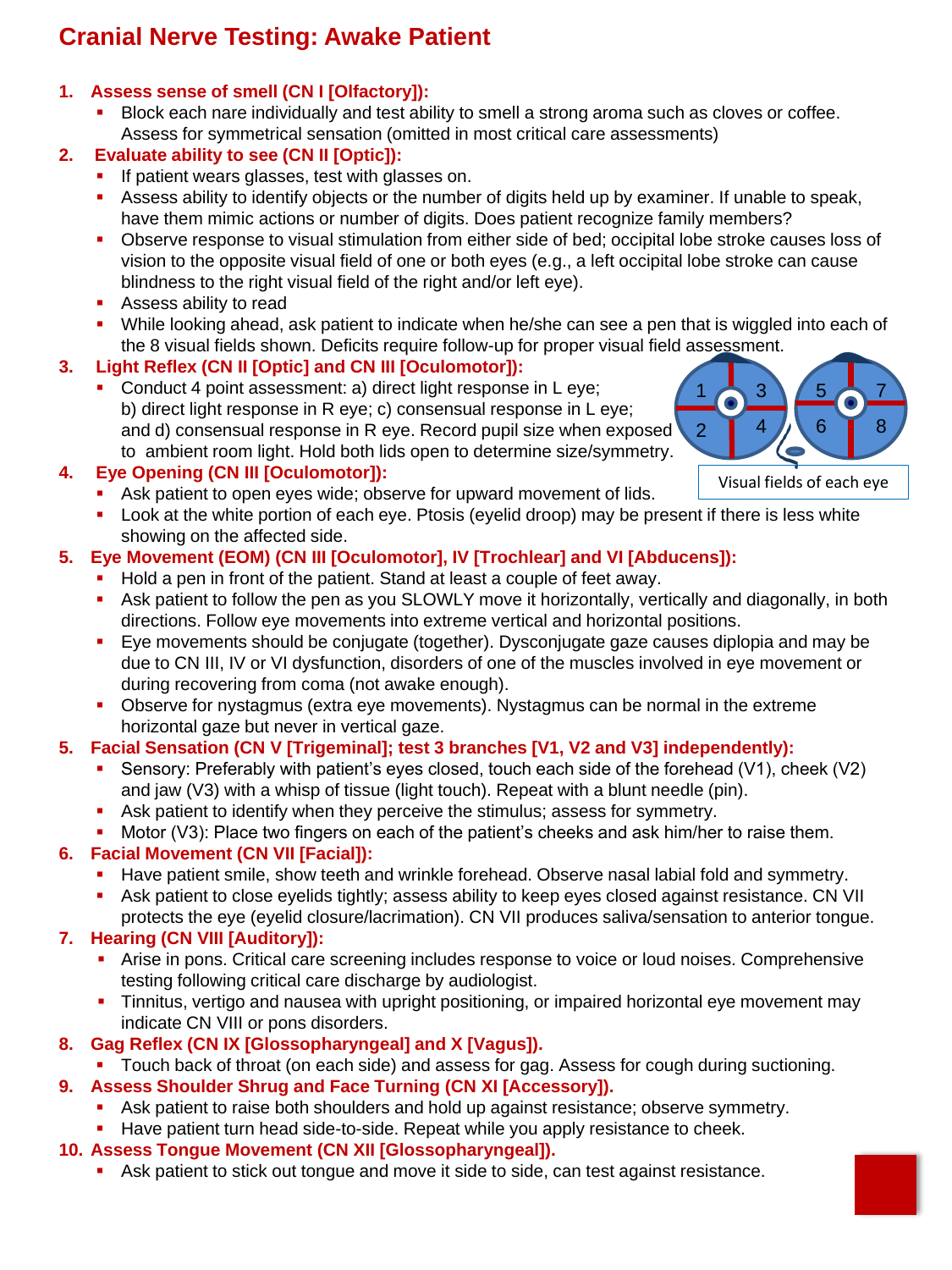#### **Brainstem Testing: Unconscious Patient:**

#### **Light reflex (CN II [Optic], III [Oculomotor]):**

- **E** Light impulse is carried to CN III via CN II.
- **.** Light shone into either eye causes bilateral CN III stimulation (pupils constrict). Both pupils constrict to light that is shone into either eye (direct and consensual response).
- **.** If the pupil reacts to light from either direction, it is probably not a CN III problem.
- Record pupil size and symmetry when both lids are open in response to ambient room light.

#### **Corneal reflex (V1 branch of CN V [Trigeminal] and CN VII [Facial]):**

- **•** Touching the cornea causes blink response. The sensation is detected by the first branch of CN V (V1 branch), which stimulates CN VII bilaterally to cause both eyes to blink.
- Be careful to "sneak in from the side" when touching the cornea (with a whisp of tissue). If the patient blinks because they see you, you have tested CN II and VII. If they blink because they hear you, you have tested CN VIII (Acoustic) and VII.
- **.** Blinking of only one eye suggests weakness on the side of the face where the blink is absent.

#### **Doll's Eyes or Oculocephalic reflex (CN III [Oculomotor], VI [Abducens] and VIII [Acoustic] and pons)**

- Normally, when the head is turned, the vestibular apparatus (CN VIII) is activated, causing the eyes to move in the opposite direction. CN VIII communicates in the pons to activated both CN III and VI to produce horizontal eye movement.
- Doll's eyes CONTRAINDICATED IF C-SPINE UNCLEARED or vertebral vessel disease.
- Vertical eye movement is located at top of brainstem (CN III) and frontal eye fields. This loop ensures that both CN III look upward together.

#### **Cold Caloric or Oculovestibular reflex (CN III [Oculomotor], VI [Abducens] and VIII [Auditory] and pons)**

- If done in an awake patient, will cause vertigo, nausea and nystagmus (involuntary and erratic eye movement)
- Integrity of eardrum should be assessed first, HOB elevated to 30 degrees
- Cold water instilled into ear of an awake person causes nystagmus with the fast beating toward the opposite side. Warm water causes fast beating toward same side (COWS: Cold Opposite Warm Same). Lack of nystagmus on one side in awake person suggests CN VIII disorder.
- Cold water instilled into the ear of an unconscious patient will cause eyes to deviate slowly toward irrigated ear. Eyes will remain in this position until the irrigation stops, and then quickly return to mid position.
- **Observe for 1 minute after completion of test, wait 5 minutes before testing other ear**
- **•** Delayed or absent movement indicates abnormality; fixed position in brain death.

#### **Gag Reflex (CN IX [Glossopharyngeal] and X [Vagus]):**

■ Test one side at a time

#### **Coughing and Breathing (CN X and Medulla):**

- **EXEL Assess for cough reflex during suctioning.**
- **Elevated PCO<sub>2</sub>** must be confirmed before apnea can be verified.

#### **Pupillary Dilation**

• Sympathetic control of the pupil is located in the pons; pons damage is associated with pinpoint non-reactive pupils (loss of sympathetic dilation) and loss of horizontal eye movement.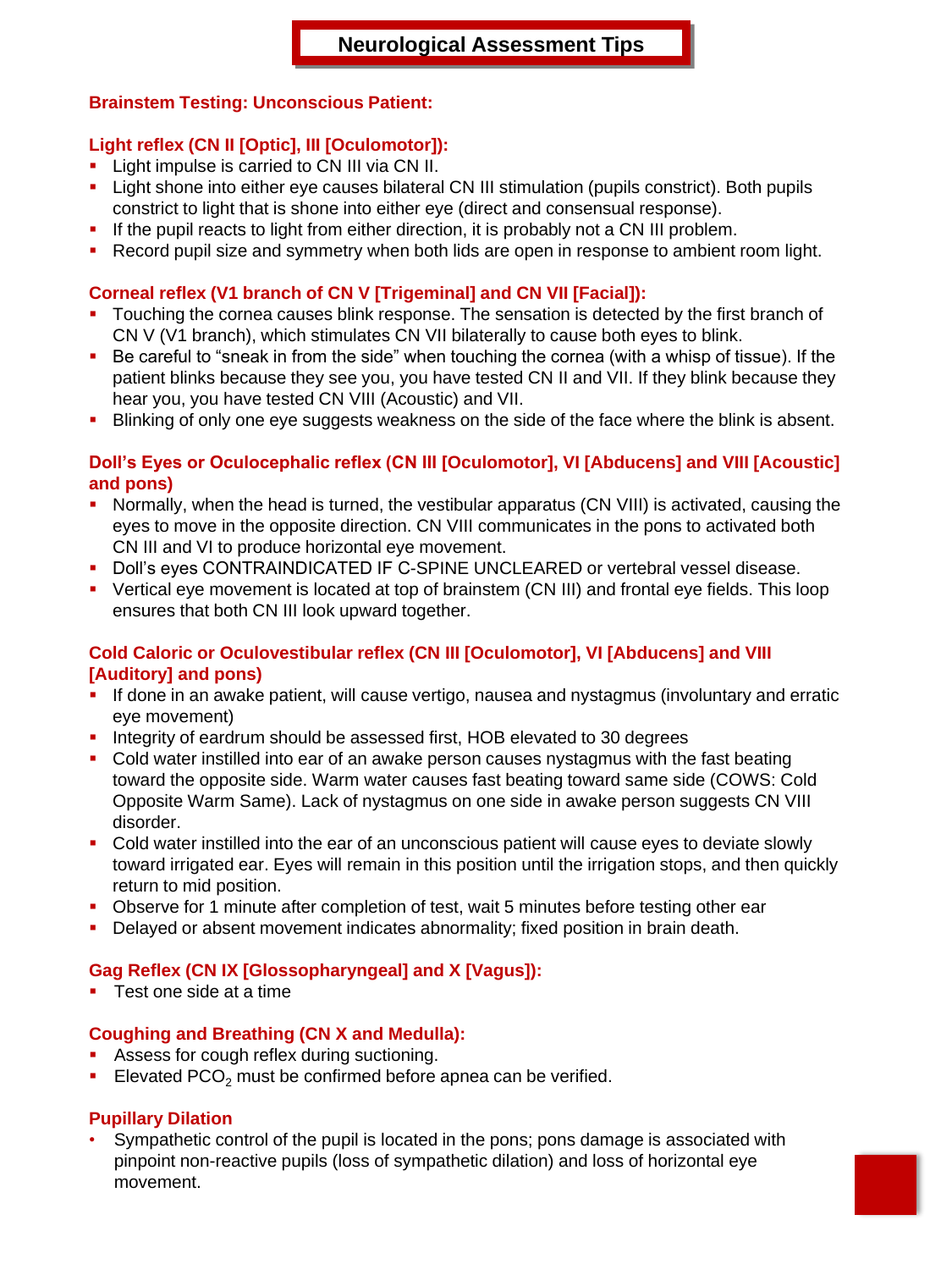## **Motor Assessment:**

- Observe patients for symmetry of movements. Observe response to command and spontaneous/localizing movements. Apply central pain if no response to verbal command.
- If the patient is able to obey commands, describe motor response using the 0-5/5 Motor Scoring Scale.
- The single best test to identify a mild upper motor neuron weakness in a patient who is able to obey commands is the pronator drift test. Have the patient hold their arms forward, 90 degrees to his/her body (modify position as tolerated). Have the hands positioned palms up with eyes closed (if possible). Mild weakness is noted if the palm rotates toward the floor. This is more sensitive than waiting for the arm to drift downward. Shoulder injuries may make this difficult to perform.
- **EX Asymmetrical weakness may indicate that the weakness is due to a lesion in a specific area of the brain** (focal finding)
- When motor weakness is identified, the area of weakness should be evaluated to determine whether is cause is likely due to a problem in the upper (brain or cord) or lower (peripheral) motor nerve pathway.
- **•** Summary: When motor weakness is identified, look for focal findings (asymmetrical findings). When focal findings are present, evaluate weakness for signs of upper or lower motor neuron problems. Symmetrical weakness due to a brain lesion is uncommon and usually metabolic in nature, however, spinal cord injury can cause symmetrical (or asymmetrical) weakness.
- Document a clear description of the method of stimulation and specific patient response. A detailed description provides more information than the GCS/graphic entries alone.

### **Upper versus Lower Motor Neuron Weakness**

The upper motor neuron (UMN) pathway begins in the motor strip of the contralateral cerebral hemisphere, terminating in the spinal cord. Following impulse transmission to the end of the UMN pathway, the impulse synapses with the lower motor neuron (LMN) of the spinal nerve to activate the muscle.

Motor weakness can occur as a result of UMN pathway damage (such as stroke or cord injury), or LMN injury (e.g., injury to the brachial plexus or disc protrusion into a spinal nerve). Increased tone and deep tendon reflexes (2+ is normal, 3+ or 4+ is increased) are characteristics of an UMN cause for weakness. Upgoing toe following Babinski testing in conjunction with lower extremity weakness suggests an UMN cause for the weakness. Clonus may also be present (>5 sustained involuntary contractions following muscle stretching).

Flaccid paralysis with decreased deep tendon reflexes (0-1+) suggests a LMN cause. Fasciculations may be present. Note that during the early spinal shock phase of an acute spinal cord injury, the temporary loss of reflexes can produce a paralysis similar to that of a LMN injury.

While UMN causes for hemiplegia are far more common in CCTC than LMN lesions, LMN injury can also be seen in critical care. Examples include:

- Brachial plexus injury: the brachial plexus is a network of motor nerves from the cervical spine, that join together to form a plexus (group of nerves) that pass below the collar bone. These nerves, which include C5-8 and T1 are collectively responsible for all arm and hand movement. Flaccid paralysis of the arm with decreased upper extremity deep tendon reflexes, particularly in conjunction with a shoulder injury, may indicate brachial plexus injury. This is an example of a LMN cause for the arm weakness.
- Cranial nerves are LMNs. Injury to CN VII causes facial paralysis (motor weakness) on the same side. This includes an inability to close the eyelid or wrinkle the forehead on the affected side. Examples of CN VII injuries are Bell's Palsy and injury due to middle fossa basal skull fracture (with CN VII impingement).
- Contralateral facial weakness following stroke or brain injury (inability to stimulate the contralateral CN VII) is an example of an UMN cause for facial weakness. Forehead wrinkle and at least weak eyelid closure is generally preserved in UMN facial weakness. The preservation of the forehead wrinkle occurs because stimulation of the forehead wrinkle response from either side of the brain automatically stimulates the upper branches of CN VII bilaterally.
- Any spinal cord injury that causes disc protrusion onto the spinal nerve can cause LMN weakness. LMN weakness is associated with decreased reflexes.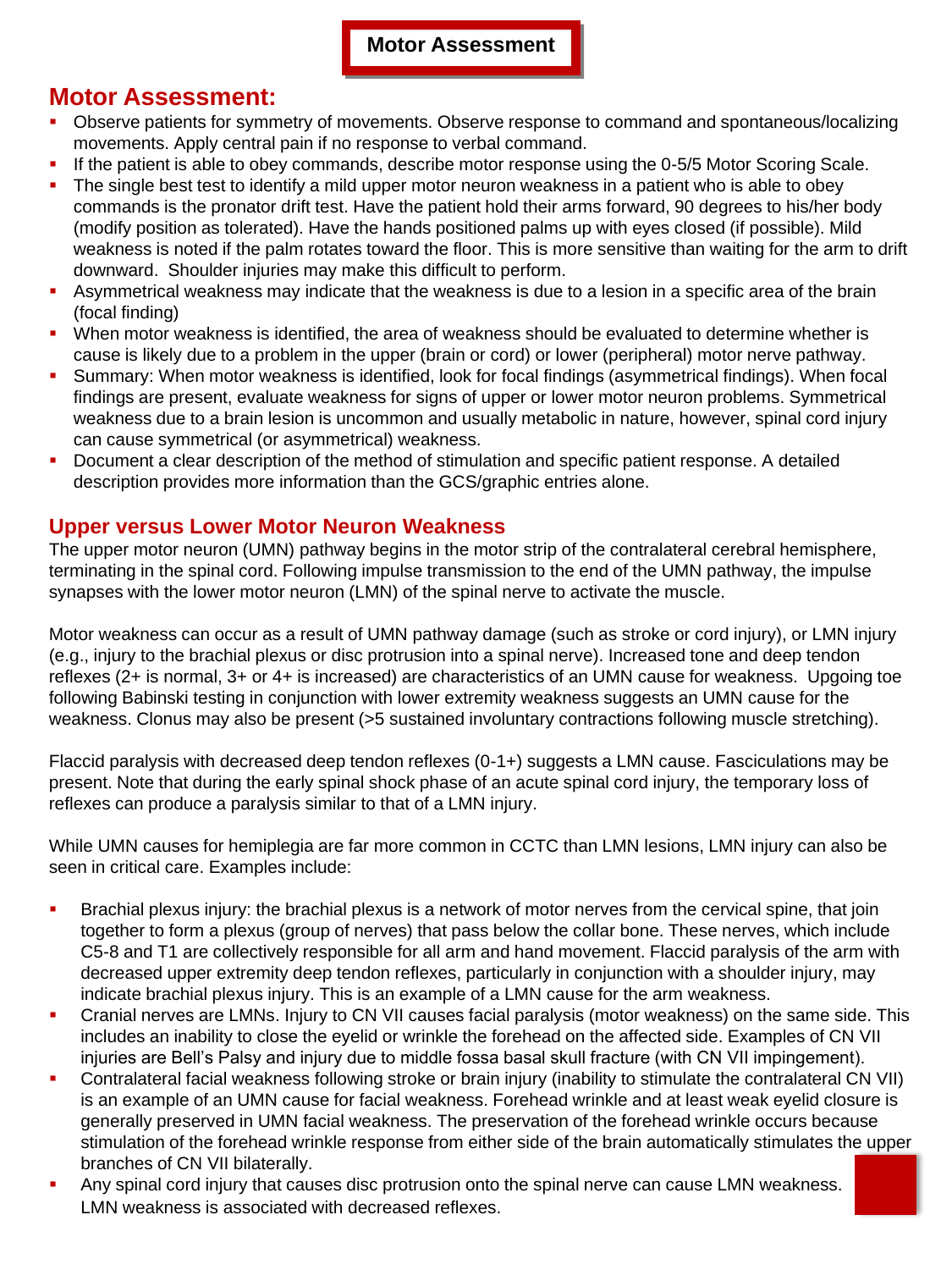## **Deep Tendon Reflexes**

- Motor weakness associated with increased tone and deep tendon reflexes  $(3$  or  $4+)$ , upgoing great toe, and/or with clonus suggests an UMN cause for the weakness.
- Motor weakness associated with flaccid paralysis and decreased deep tendon reflexes  $(< 2+)$  suggests a LMN cause for the weakness.



Biceps Brachii Tendon C5, C6



Triceps Tendon C7, C6



Plantar Reflex (Babinski)



Brachioradialis Tendon C6, C5



Clonus: Oscillations between flexion and extension



Quadriceps Tendon (knee jerk) L4, L3, L2



Achilles Tendon (ankle jerk) S1

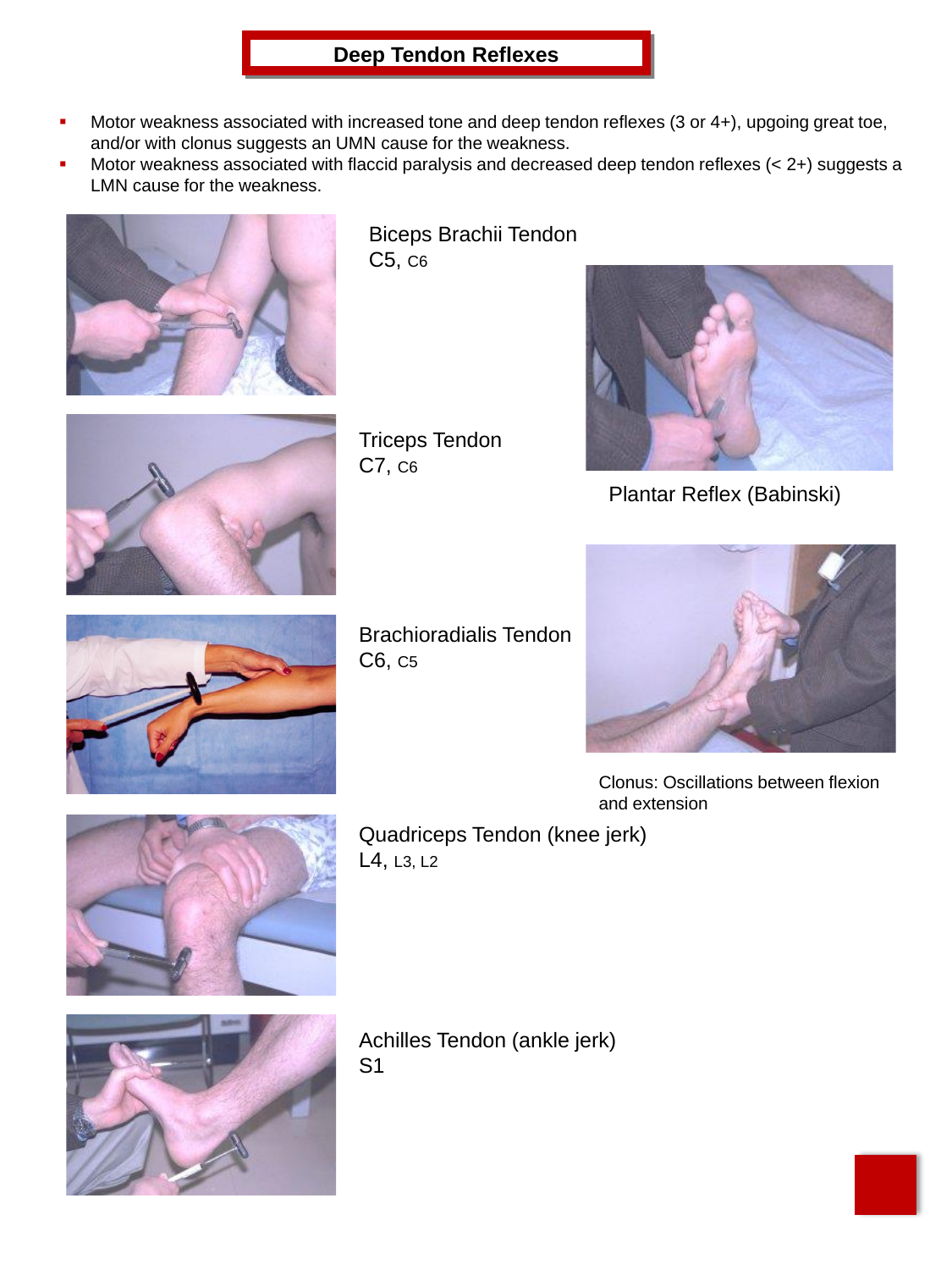Information between the brain and spinal cord are carried via one of several tracts. Each tract has a unique channel and crossing point. Consequently, incomplete spinal cord injuries can produce a variety of motor and sensory deficits, depending upon the location of the lesion.



### **Spinal Reflex**

The spinal reflex arch provides a rapid and protective motor response to noxious stimuli (Figure 3). A noxious stimulus enters the sensory nerve via the dorsal root (Step 1). Sensory information is immediately transmitted to the lower motor nerve at the same cord level (Step 2). This sensory to motor communication is called the reflex arch, and triggers the muscle activity or jerk. The sensory information continues to travel up the cord via the spinothalamic tract for interpretation of the sensation by the brain (Step 3). Consequently, when you get a paper cut, you jerk your hand back first and recognize the painful message after you have your protective motor response has already taken place. As long as the spinal cord is intact, pain is perceived immediately after the muscle jerks. In the setting of spinal cord injury, the jerk remains intact below the level of the lesion, but the pain is not perceived. Preservation of this spinal reflex also occurs in brain death. It is temporarily lost during the early spinal shock phase of an acute spinal cord injury.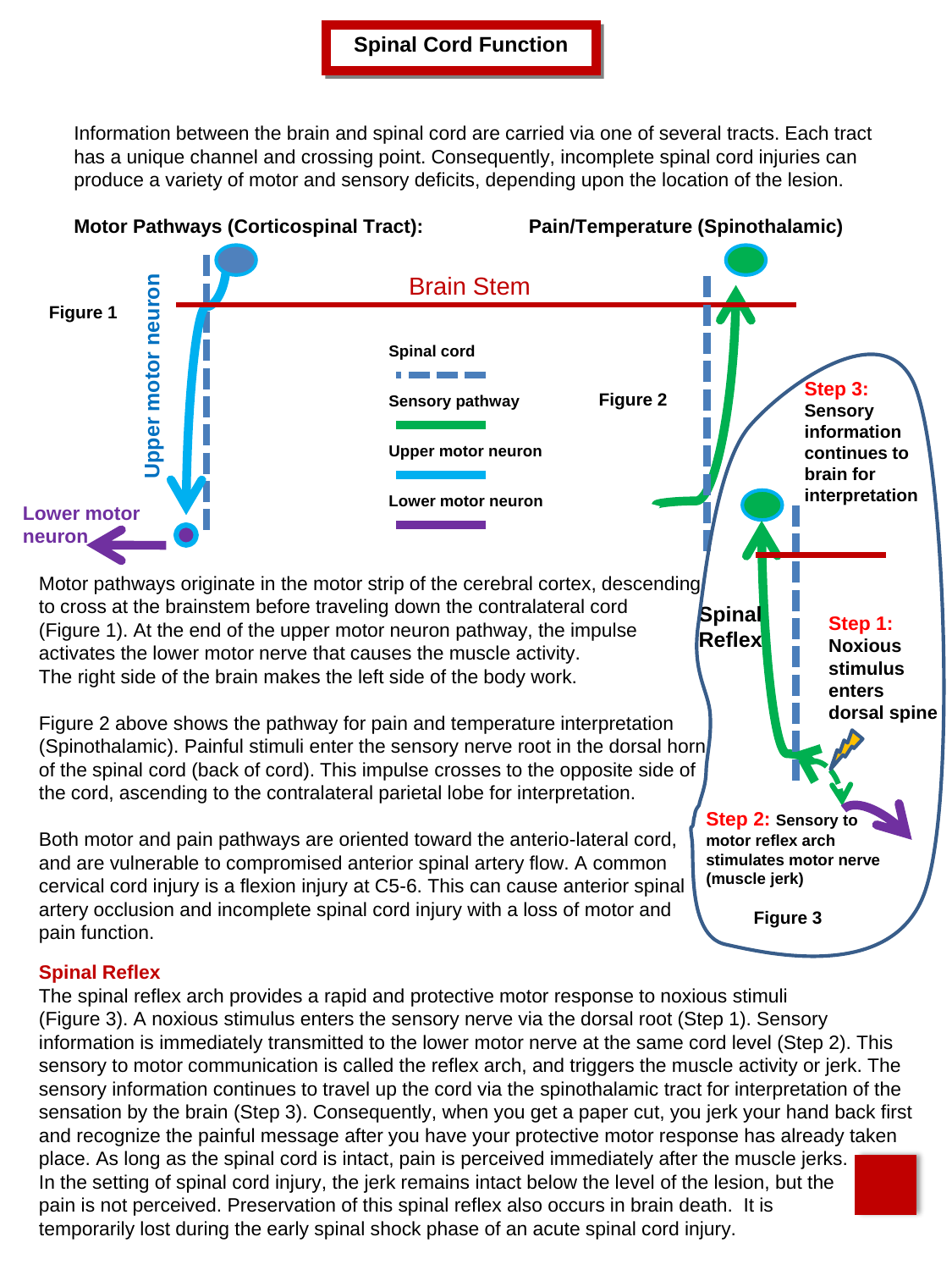### **Spinal Cord Function**

Pathways for light touch (Figure 5) are carried up both the spinothalamic tract and the posterior columns (up the back of the cord, Figure 4). Proprioception (position sense) is also carried up the posterior columns. Many spinal cord injuries are incomplete with preservation of some function in one or more pathways.



### **Incomplete Spinal Cord Syndromes**

#### **Central Cord Syndrome:**

A central cord syndrome occurs when the worst cord damage is in the centre of the cord. Because lower extremity motor pathways are located more laterally and upper extremity motor pathways are closer to the centre of the cord, upper extremity deficits are usually worse than lower extremity deficits in a central cord syndrome (patient can walk but not move their arms). Bladder dysfunction is usually present, while vibration and proprioception may be spared. There is variable sensory loss below the injury. Cervical level central cord injuries are often caused by extreme hyperextension of the neck (hitting chin on the pavement and extending head backward).

#### **Brown-Sequard Syndrome:**

This type of injury involves damage to one half of the cord, and may be due to penetrating trauma or unilateral cord compression from tumour or hematoma. Because pain and motor function for a given limb travel via opposite sides of the cord (Figure 1 and 2), Brown-Sequard Syndrome is characterized by a loss of motor function below the level of the injury on the side of the lesion, with preservation of pain and temperature. On the side opposite the lesion, pain and temperature is lost but motor function is preserved below the injury.

#### **Anterior Cord Injury:**

This type of injury is often due to disruption of the anterior spinal artery, causing the worst cord damage toward the front of the cord. Motor function and pain sensation are often the most impaired, while preservation of the posterior columns may be present (light touch, vibration and proprioception). Bladder dysfunction is usually present. This type of cord damage may be due to injuries that cause flexion of the neck (chin to chest).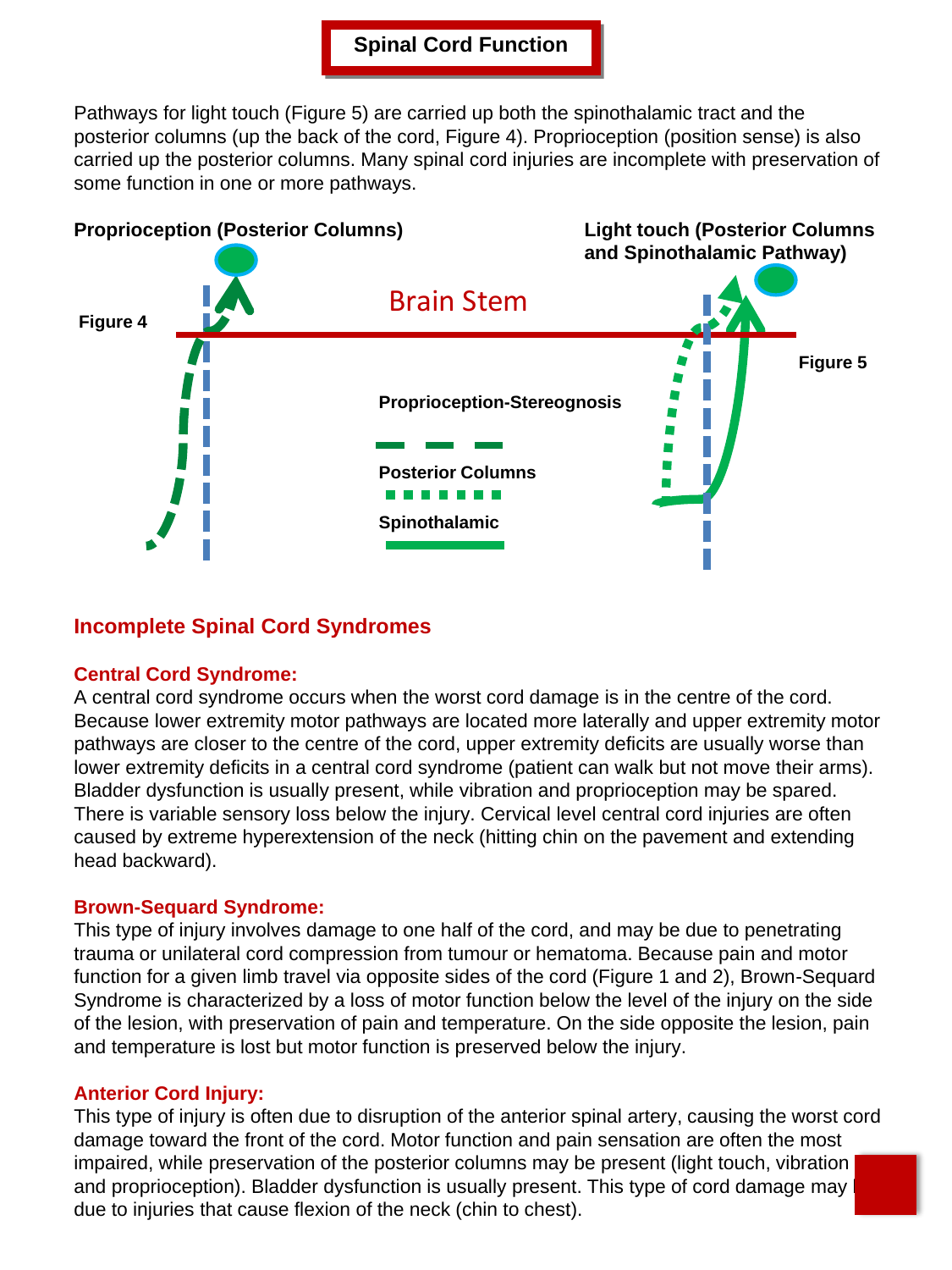### **Spinal Shock**

Following acute spinal cord injury, all reflexes above the level of injury are typically lost for a period of hours to days or weeks. During this period known as spinal cord shock, the patient typically has flaccid paralysis with a loss of deep tendon reflexes and bladder and bowel tone. Anal sphincter reflex is one of the first reflexes to return after the spinal shock phase ends. Reflex contraction of the anal sphincter (motor) following sensory stimulation suggests resolution of the spinal shock phase. A gentle tug on the Foley catheter can provide the sensory stimulus (bulbocavernosus reflex) that should automatically trigger anal sphincter contraction.

The end of the spinal shock period is significant for the following reasons. One hopes that any paralysis or sensory deficit immediately following an acute injury will be at least partially due to swelling and spinal cord shock. When the shock period ends, continued absence of sensation during a rectal exam and/or inability to voluntarily "squeeze" the anal sphincter is a bad sign.

During spinal shock, the loss of the bladder and anal sphincter reflex is associated with incontinence. Because relaxation to void or defecate is a voluntary function, the end of the spinal shock phase is usually associated with urinary and fecal retention. Early and aggressive bowel routine is important to facilitate future ADLs. Conversion to intermittent catheterization should begin as soon as it is no longer necessary to measure hourly urine output for other reasons and diuretic use is not required. Over distension of the bladder should be avoided (500 ml per catheterization optimal); over distension can lead to overflow incontinence and ureteral reflux.

An aggressive bowel routine that ensures a minimum of q 2 day bowel evacuation should be instituted immediately, even before the spinal shock phase ends. Diarrhea may be present during early training. The goal for bowel function is to have a soft stool q 2 days with evacuation aided by digital stimulation, suppository and fleet if required.

### **Neurogenic Shock**

Neurogenic shock usually mirrors the spinal shock phase (loss of spinal reflexes). It is characterized by vasodilation, hypotension and bradycardia, due to disruption of autonomic fibres below the level of the injury. Neurogenic shock usually improves or resolves with time, however, it may remain an ongoing problem for individuals with complete and high cervical cord injuries. Turning, head of bed elevation and suctioning can precipitate bradycardia and hypotension. Cardiac arrest can also occur. Gradual and careful position changes and the use of TED stockings/abdominal binders to prevent positional hypotension, can help. Preoxygenation with 100% oxygen and abrupt termination of suctioning with return to mechanical ventilation will usually resolve bradycardias induced by suctioning. Atropine should be available at the bedside. Temporary pacemakers are occasionally required, less frequently, patients may need permanent cardiac pacing.

Other causes for shock (e.g., sepsis, myocardial infarction, hypovolemia may be masked by the loss of sympathetic response.